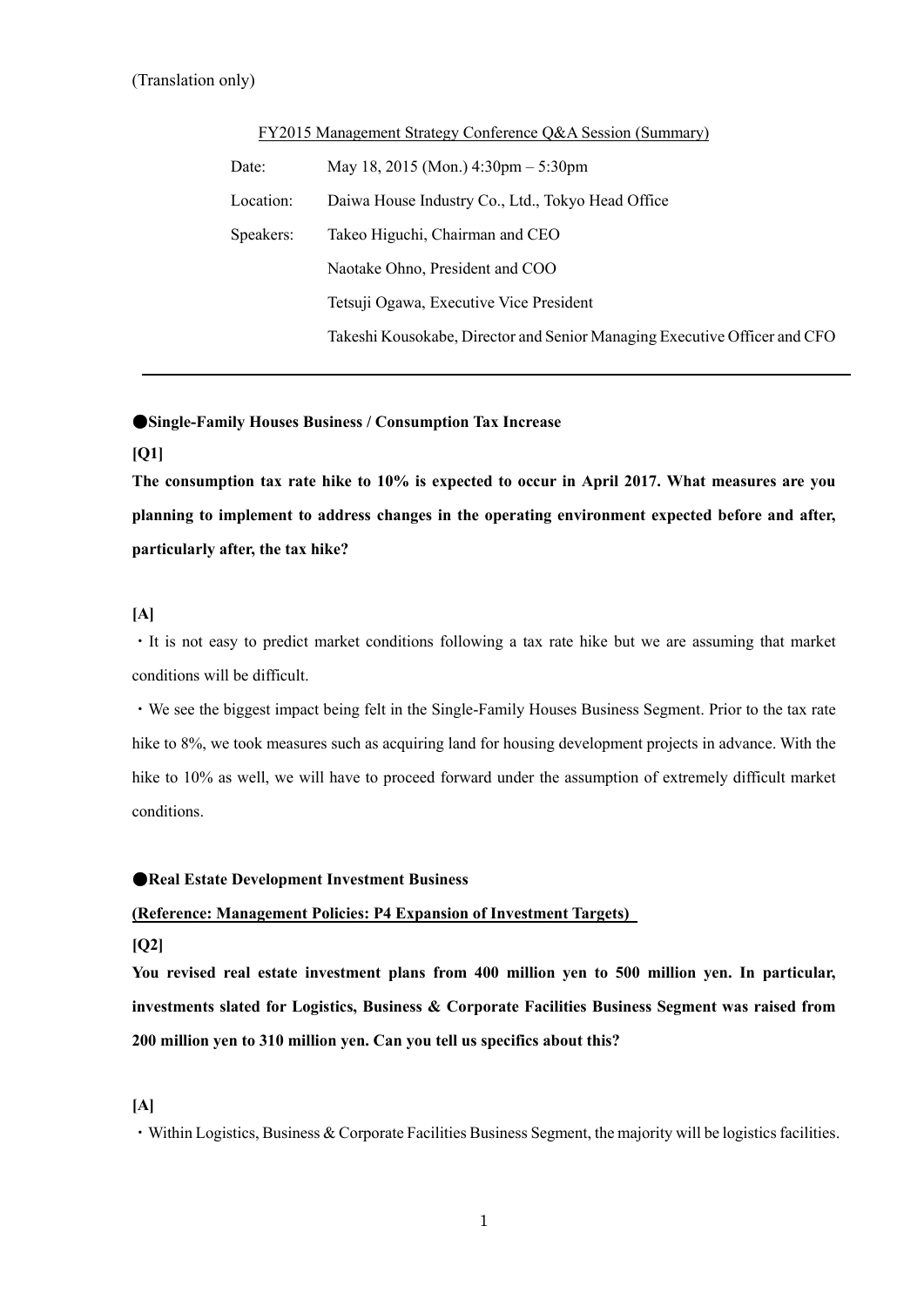#### **[Q3]**

**The real estate market has its ups and downs. The increase in real estate investments to 500 million yen entails lowering the amount for Commercial Facilities and increasing Logistics, Business & Corporate Facilities (logistics facilities). At present, the operating environment for logistics facilities is favorable and you have listed REIT as an exit strategy for those investments so there is no significant cause for concern but I have heard that some REIT have lowered rent rates. Can you tell us about the points of caution you consider when conducting real estate investments?** 

### **[A]**

・There are two types of logistics facilities, BTS type and multi-tenant type. At present, over 80% of our development properties are the BTS type.

・Multi-tenant type logistics facilities have an upside when times are good but the reverse is also true. In this sense, they are highly susceptible to economic trends. On the other hand, BTS type are known for their stability and not experiencing as much rent fluctuation. We think this is the biggest difference between the multi-tenant type and the BTS type.

・We conduct investments by giving due consideration to our ratio of stable BTS types and multi-tenant types, which tend to have an upside.

## **[Q4]**

**It seems that this increase in real estate investment plans particularly focuses on expanding the development of logistic facilities. I assume this is because logistics facilities by Daiwa House are viewed favorably by the market. What do you think led to this evaluation of the market?** 

#### **[A]**

・In the real estate development business, we are focusing on building facilities that will maintain both soft and hard property value when economic conditions take a turn for the worse. When developing BTS type logistics facilities, which account for over 80% of the logistics facilities we have developed, we make comprehensive evaluations of the area, application, tenant needs, etc. We also remain in close contact with the tenant through our develop projects. I think this has led to our strong evaluation by the market.

・During the last two years of our 4th Medium-Term Management Plan, we have been successful at acquiring and developing land for logistics facilities. Moving forward, we will continue to assess area, application, and tenant needs as we work to provide logistics facilities that are favored by the market.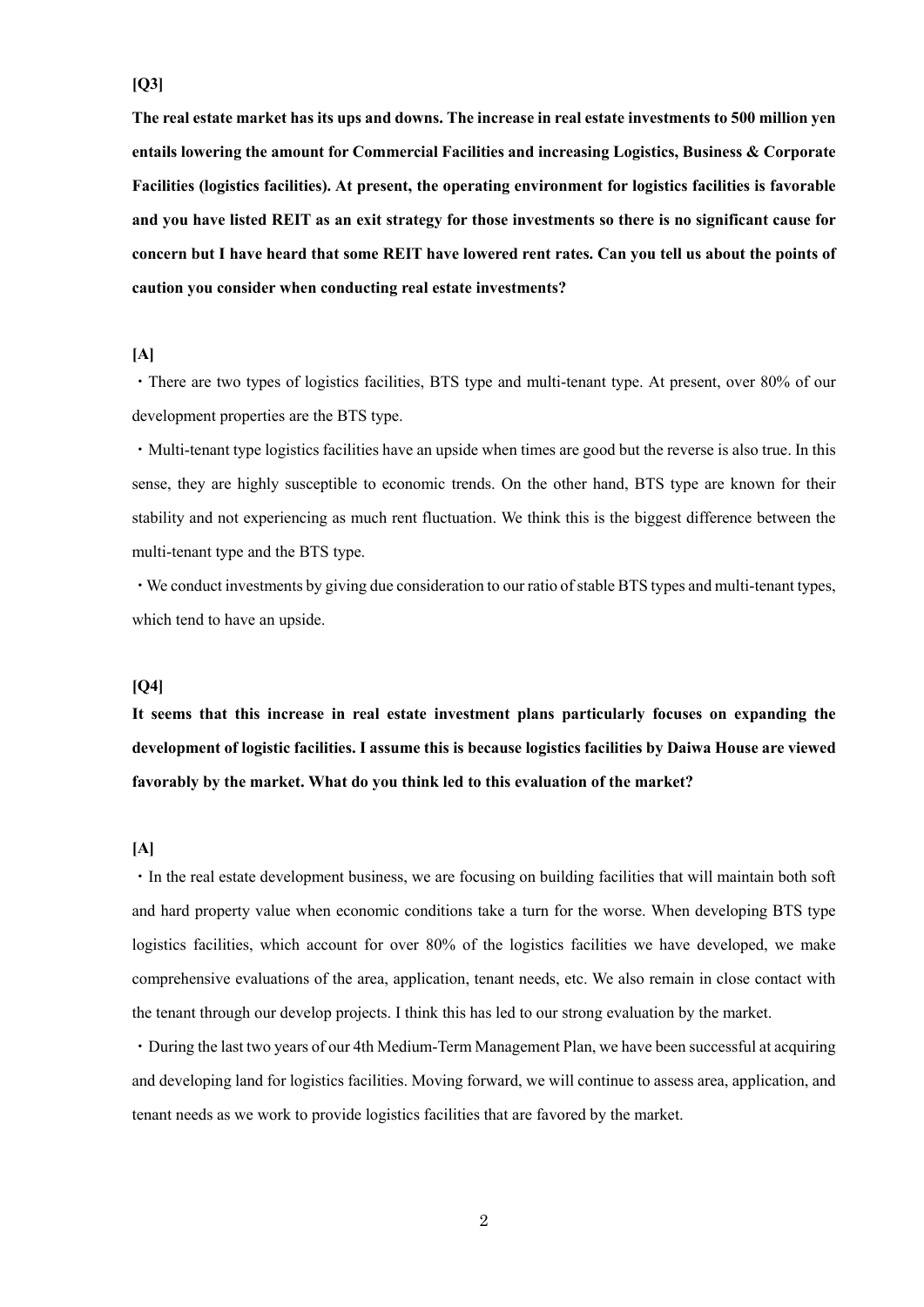## **[Q5]**

**You have indicated investment amounts for real estate development projects related to Rental Housing, Commercial Facilities, Logistics, Business & Corporate Facilities Business Segments as well as your rental real estate assets balance. As the real estate market is becoming overheated, do you not feel the need to expand asset portfolio, for example, housing for the elderly with nursing care services, and hotels that you have experience building?** 

## **[A]**

・We operate nearly 40 business hotels. Many of those are leased properties that we do not own directly. Moving forward, we will consider land acquisition as a part of our investment strategy. Similarly, we will evaluate potential investments in housing for the elderly with nursing care services.

・We already operate five private nursing homes for the elderly. There is still a significant lack of such facilities in urban areas as there are more applicants than available units. As such, we would like to being working on a new facility in an urban area this year.

## **[Q6]**

#### **Moving forward, do you intent to continue increasing capital investments to achieve sustained growth?**

## **[A]**

・Capital investments are a necessity for profit growth. At the same time, we believe it important to conduct business with a focus on a balanced financial platform as indicated by benchmarks such as cash flows and the DE ratio.

#### ●**Overseas Business**

#### **[Q7]**

### **What is the status of your overseas business?**

## **[A]**

・During FYE March 2015, net sales were 61 billion yen and net losses were 4.4 billion yen. This includes 4.3 billion in losses on inventory assets from the Wuxi (China) project.

・With a lack of transparency with operating conditions on the China market, we have outlined a conservative plan for overseas businesses during FYE March 2016. We are planning net sales of 62 billion yen and net losses of 1.4 billion yen.

・Moving forward, we will see improvement in sales and income if projects in the U.S.A., Australia, ASEAN, etc., can get on track.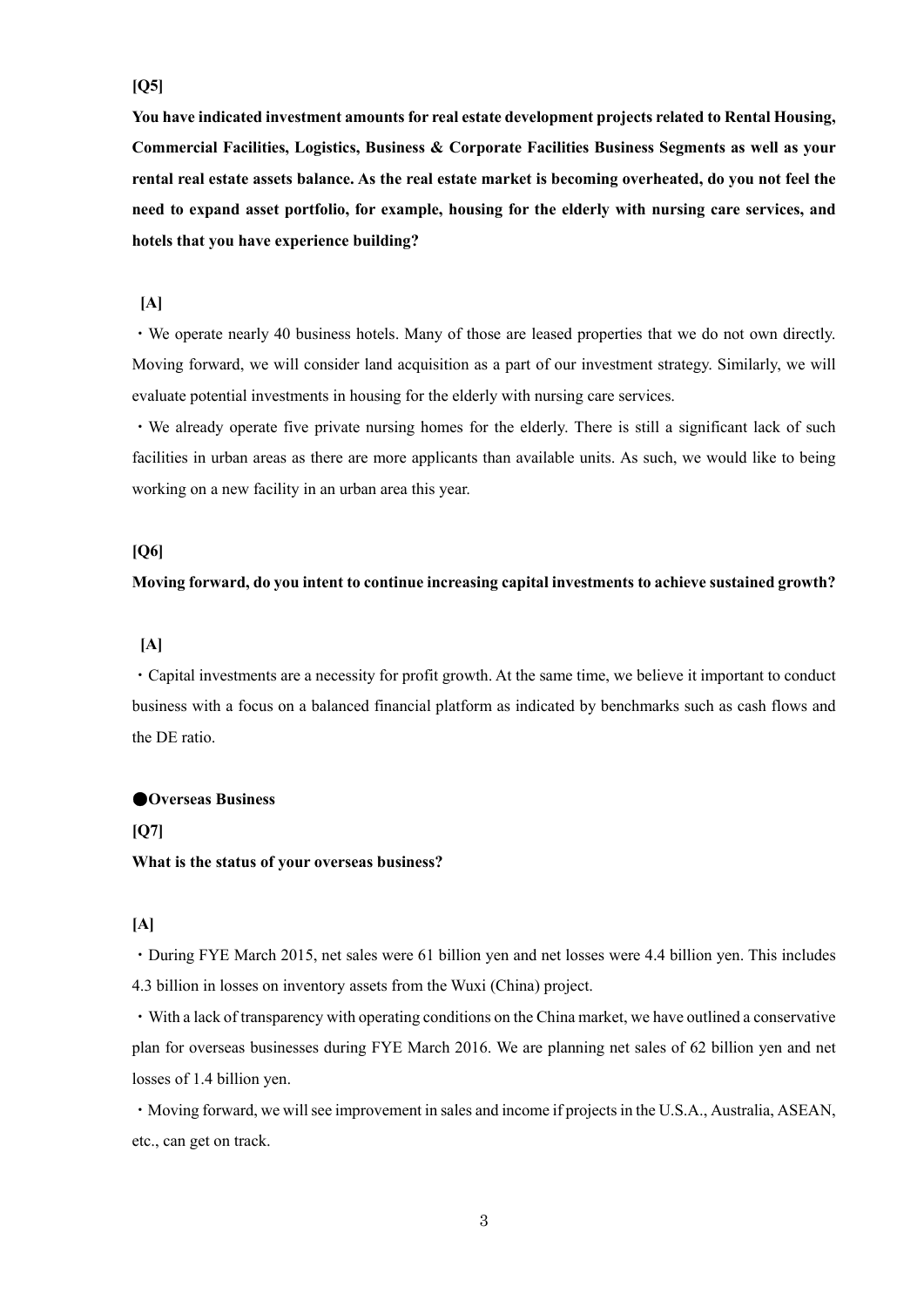# **[Q8]**

#### **What is your view of the current real estate market in China?**

## **[A]**

・The real estate market in China has worsened compared to at the start of the project.

・On the other hand, there has not been a decline in the trust consumers have in Japanese brands. We would have reached a certain level of sales if we had more accurately set the sales price so we do not see this as an issue for major concern.

#### ●**DE ratio**

### **[Q9]**

**You have indicated your intention to adhere to the financial rule of a DE ratio of 0.5. Under the current favorable real estate environment, do you see a possibility of a change in this standard as you increase real estate investments?** 

## **[A]**

・We view DE ratio 0.5 as a financial rule. At the same time, we understand that overemphasizing this 0.5 rule and failing to take advantage of strong investment opportunities does not constitute proper management decision-making. We treat this as one of multiple standards and each time a promising opportunity arises we conduct thorough internal evaluations before deciding on that investment.

・As we revised investment plans upward to 770 billion yen, there is a possibility that we may exceed the DE ratio 0.5 standard by the end of the current fiscal year but we have the ability to improve DE ratio through operating cash flow and cash constriction, so we do not anticipate going significantly beyond 0.5.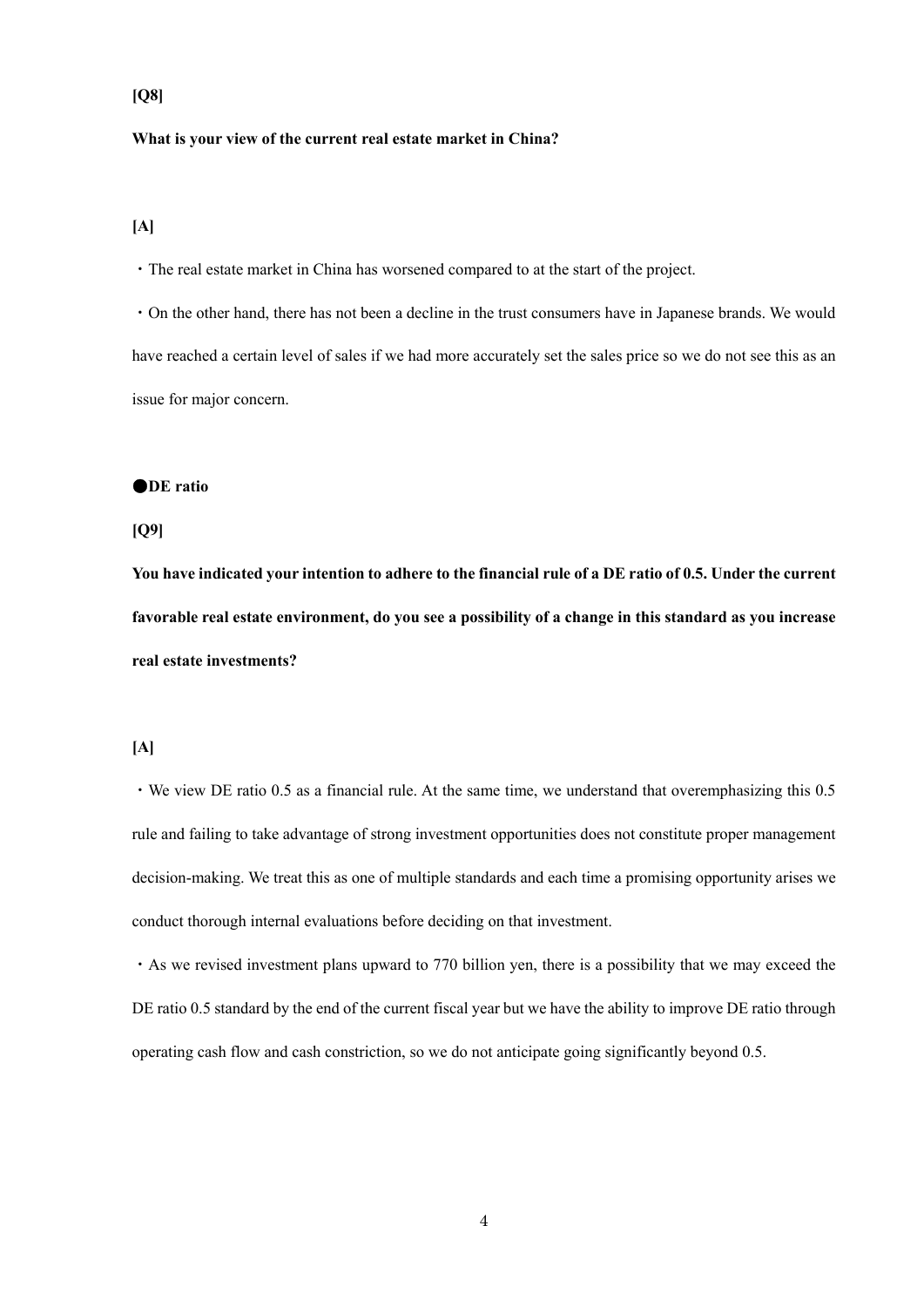#### ●**Future Forecasts**

### **[Q10]**

**For FYE March 2016, you are planning for operating income of 200 billion yen, due in part to increases from gains on development property sales contributing nearly 20 billion yen. Moving forward, is it your thinking that maintaining such a high level of gains on development property sales will drive growth? Or, do you think you can secure increased income from sources other than development property sales such as Rental Housing, Commercial Facilities, Logistics, and Business & Corporate Facilities Business Segments?** 

### **[A]**

・Thus far, we have aimed to achieve business growth without assuming the sale of development properties.

・On the other hand, the most recent decision to sell was based on the need to provide the stable supply of properties to the listed REIT we sponsor.

・For the time being, we think it is possible for us to achieve our targets without relying on the sale of development properties. However, we will continue looking to secure promising development properties in order to ensure balance in the future.

### ●**Energy Business**

#### **[Q11]**

**The energy business, one of the diversified businesses outlined in your Medium-Term Management Plan, has a FYE March 2016 target of 60 billion yen in sales. Can you tell us about current progress?** 

### **[A]**

・The energy business is transitioning favorable with FYE March 2015 net sales of 75.7 billion yen and operating income of 3.7 billion yen. Thus, we already have achieved the 60 billion yen sales target outlined in the Medium-Term Management Plan.

・For FYE March 2016, we forecast net sales of 80 billion yen and operating income just under 4 billion yen.

### **[Q12]**

**What are your thoughts on the future of the energy business in light of the upcoming deregulation of electricity sales scheduled for April 2016?** 

## **[A]**

・We have established both solar-power and wind-power business divisions, and we have begun working on a hydro-power business.

・While we see the deregulation of electricity sales as a definitely business opportunity for us, there still is a lack of transparency in terms of business schemes and potential revenues and costs. As such, we will approach this market with caution.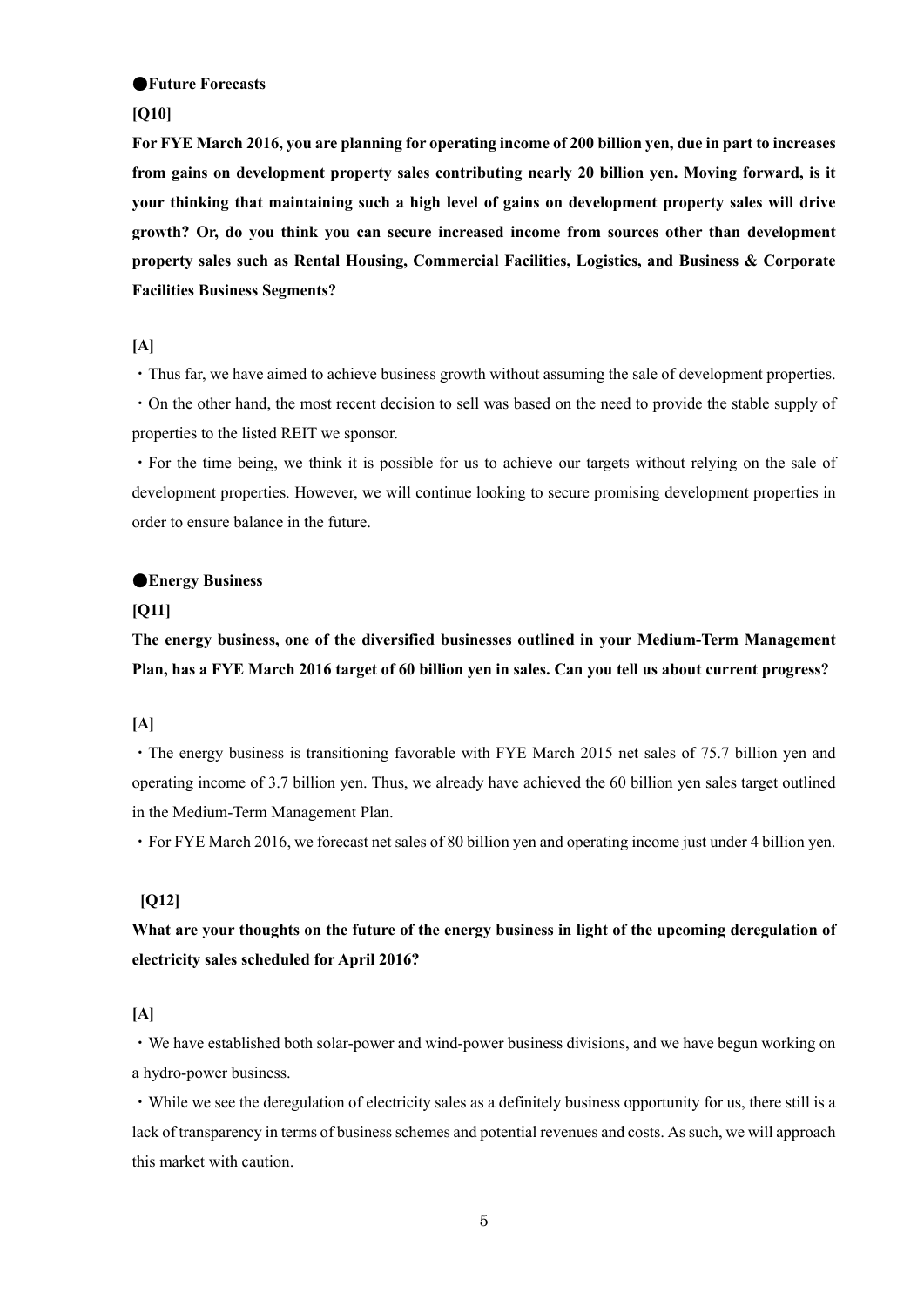#### ●**New Business**

## **[Q13]**

**You are planning for net sales of 3 trillion yen during for the current fiscal year but can you tell us about initiatives you are implementing as you look forward to likely future goals of 4 trillion and 5 trillion yen?** 

### **[A]**

 $\cdot$  As we aim for 10 trillion yen by our 100<sup>th</sup> anniversary, we realize that our current business scheme is insufficient for achieving that goal. As such, we believe it vital that we be able to launch beneficial, industryleading products on the global market.

・For example, there is the robot suit HAL® produced by CYBERDYNE Co., Ltd.(\*). This year in January, the company received the METI Minister's Award (Partnership of Venture Businesses and Large Enterprises) at the Japan Venture Awards sponsored by METI. We are extremely proud that a company with which we partnered has been able to grow with us and there are merits for our partner company. We want this to be the foundation of our business promotion.

・Our founder passed on the business philosophy that we must act not focused on what we can do to make a profit, but on the type of business and kinds of products that are useful to and will bring joy to our customers. We will continue to embrace this philosophy as we evaluate new businesses and develop new products. \*Registered trademark of CYBERDYNE Co., Ltd.

## **[Q14]**

**You are involved in the management and operation of Osaka Castle Park but what is your thinking regarding the public infrastructure management business?** 

### **[A]**

・We want to be proactively involved in businesses deeply related to goal of being a group that "co-creates value for individuals, communities, and people's lifestyles." This includes industries such as public infrastructure management and the PFI business. We are reviewing our current business domains from upstream to downstream and we will undertake such initiatives while continuously evaluating the balance of risks and profitability.